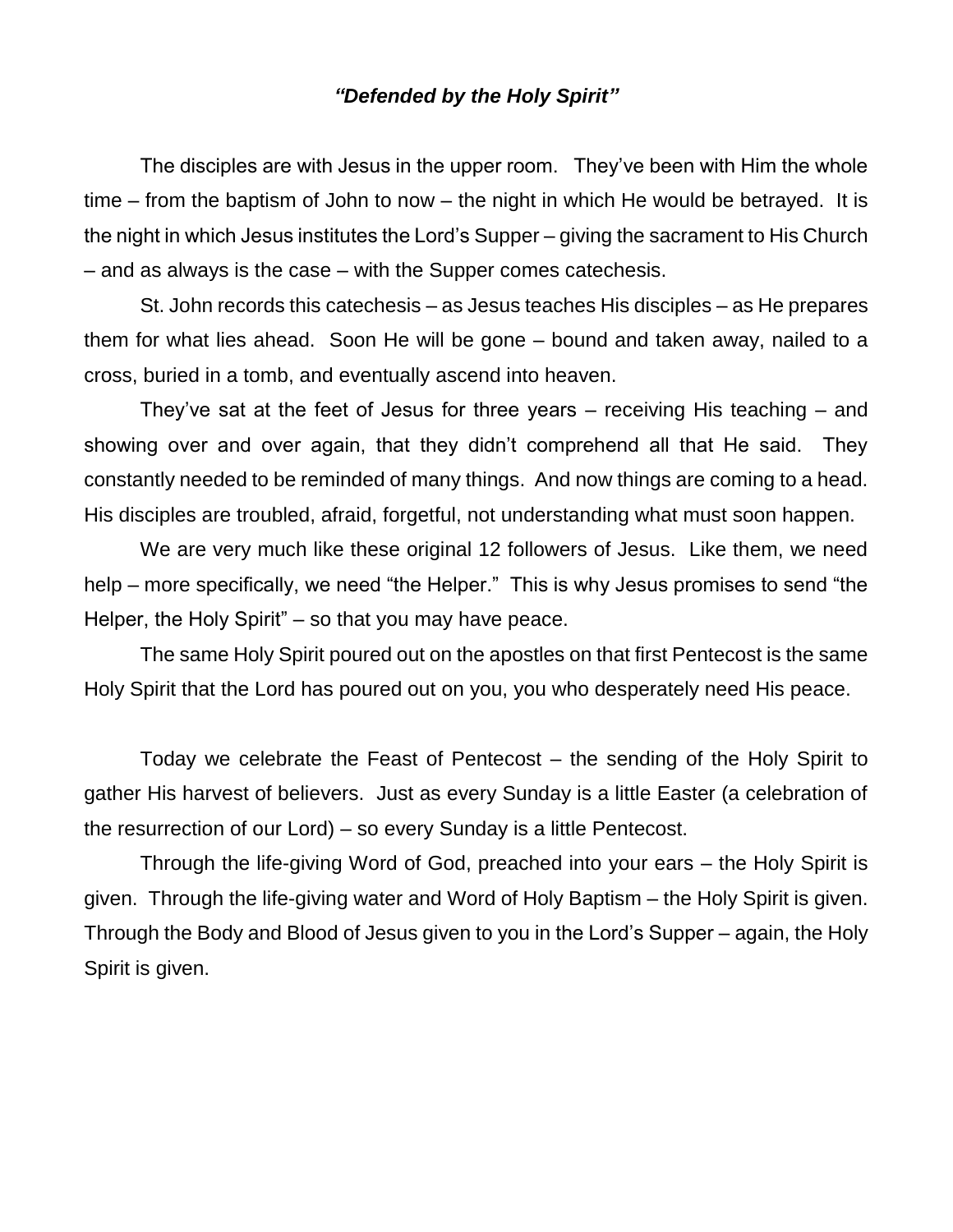Jesus refers to the Holy Spirit as "the Helper." The old translation is Paraclete – literally, "one called alongside." The word was a technical word, used for one who was called to the side of the guilty one in order to defend them. That's why it's sometimes translated as "the Counselor" – as in, a legal counselor, or lawyer. Like a defense lawyer, the Holy Spirit is sent to defend you – to come alongside of you – to help you.

And whether you realize it, or not – you need His help – because, after all, you live 24/7/365 as if you are in a courtroom – always being accused – and always trying to justify yourself.

Your classmates judge you – you are always trying to make it up to your spouse for your failures – your boss says he could find enough evidence to fire you if he wasn't so desperate for workers. That's the way it goes for you – always on trail – always being accused – always under attack – always looking for a way out. You desperately need peace. You desperately need the Holy Spirit.

So Jesus sends the Holy Spirit to you – working through His Word and Sacraments – to give you peace. The Helper comes alongside of you as your defense attorney – but He doesn't work the way we expect Him to work.

He doesn't look for loopholes in God's law to get you acquitted. He doesn't use the law against God's justice. No, He hasn't come alongside to get you off the hook – rather, He comes to throw the Book at you.

God the Holy Spirit comes alongside and reminds you of all your rebellion against God – all your crimes laid out on the table – and then, clearly and boldly decrees the just penalty for your sin – God's temporal and eternal punishment – and an everlasting sentence of death.

If you don't believe you are a sinner, if you don't confess your crimes – the Holy Spirit can't help you. So that's the first order of business – convicting you of your sin and it's just penalty. But, you may wonder, how does that HELP me – how does that give me PEACE?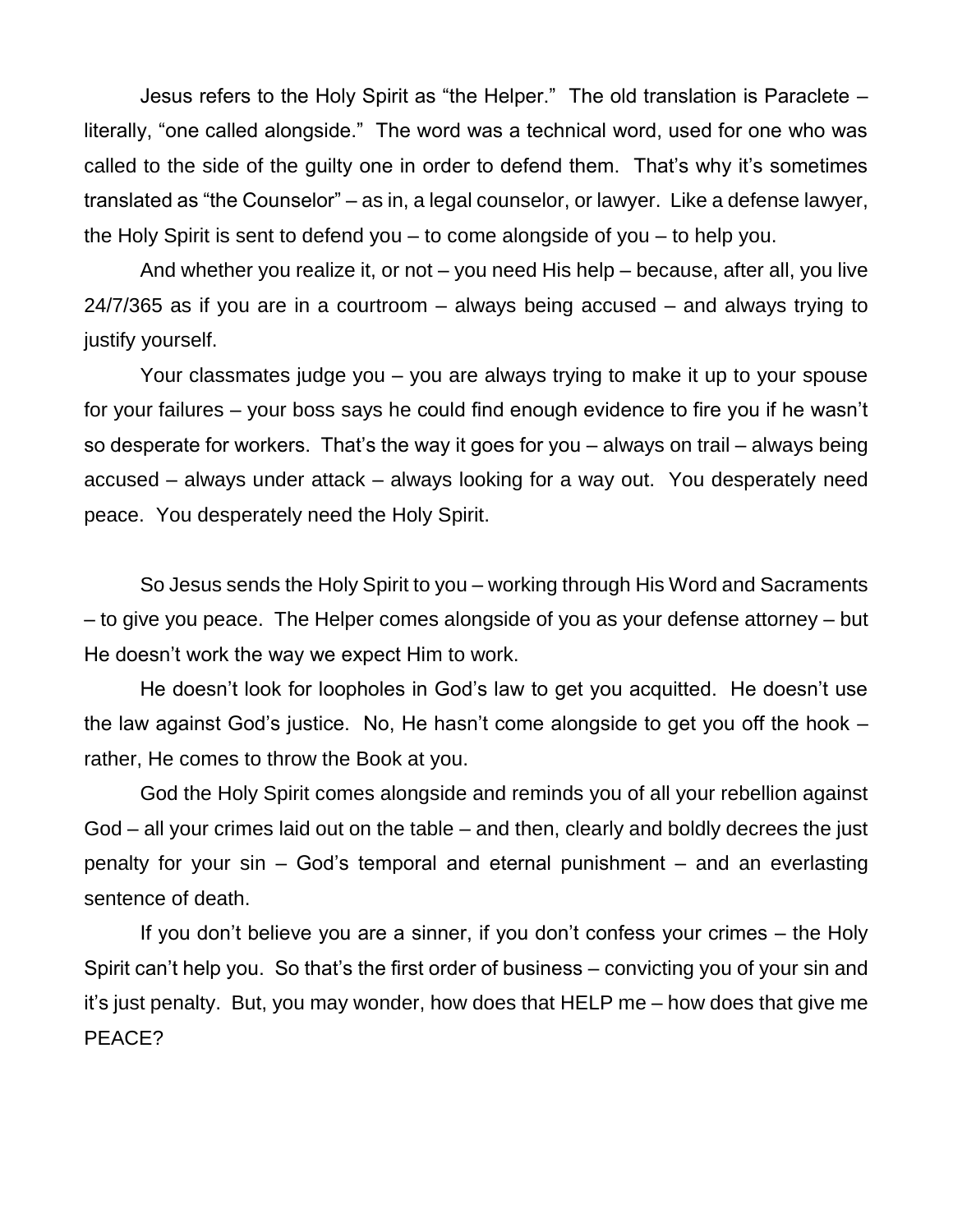Having helped you to realize the dire condition you are in – leading you to plead "guilty" of all sins – the Holy Spirit throws Jesus at you. He comes alongside to teach and remind you of all that Jesus has done for you – and His words carry the authority of the Father and the Son – so when the Holy Spirit says you are forgiven, you are set free.

Jesus Christ has taken your place, taken your sins – and fulfills God's justice by paying the penalty with His very own blood, giving His life into death, so that the wages of all your sin might be paid in full.

Because of Jesus Christ – God the Father declares you to be "not guilty." You are free to go – free to live – all because Jesus has taken your sins and redeemed them by His blood. This is the sermon the Holy Spirit constantly preaches into your ears.

Jesus knows what lies ahead for Himself (His crucifixion and death) – and He knows what lies ahead for these 12 disciples, and for you. He warns that "the ruler of this world is coming" – referring to the devil who comes, seeking to devour the sinner.

He is like the prosecuting attorney – a stickler for the law, because it shows how you have utterly failed to do what your Father in heaven desires. He keeps presenting one piece of evidence after another – always on the attack, always accusing – not giving up until there is a guilty verdict.

Ironically the Holy Spirit makes the same arguments – that you are guilty – but the trial isn't over. The devil wants it to stop right there – with you doomed to eternal destruction – but the Helper, the Holy Spirit, continues to defend you – setting before all in the courtroom the Gospel of Jesus Christ – that He has redeemed you by His blood.

Meanwhile the devil presents false testimony – spouting lies – all to distract the judge, the jury, and you, from Jesus. That's the last thing he wants – for the grace of God that is in Christ Jesus to be made known, and applied.

So that you may be set free – free to live in peace – God the Holy Spirit continually comes to you – reminding you of all that Jesus has said and done, "for you." Again here today, Christ's baptismal forgiveness cleanses you from all iniquity. His Body and Blood releases you from the bondage of sin, and gives you peace.